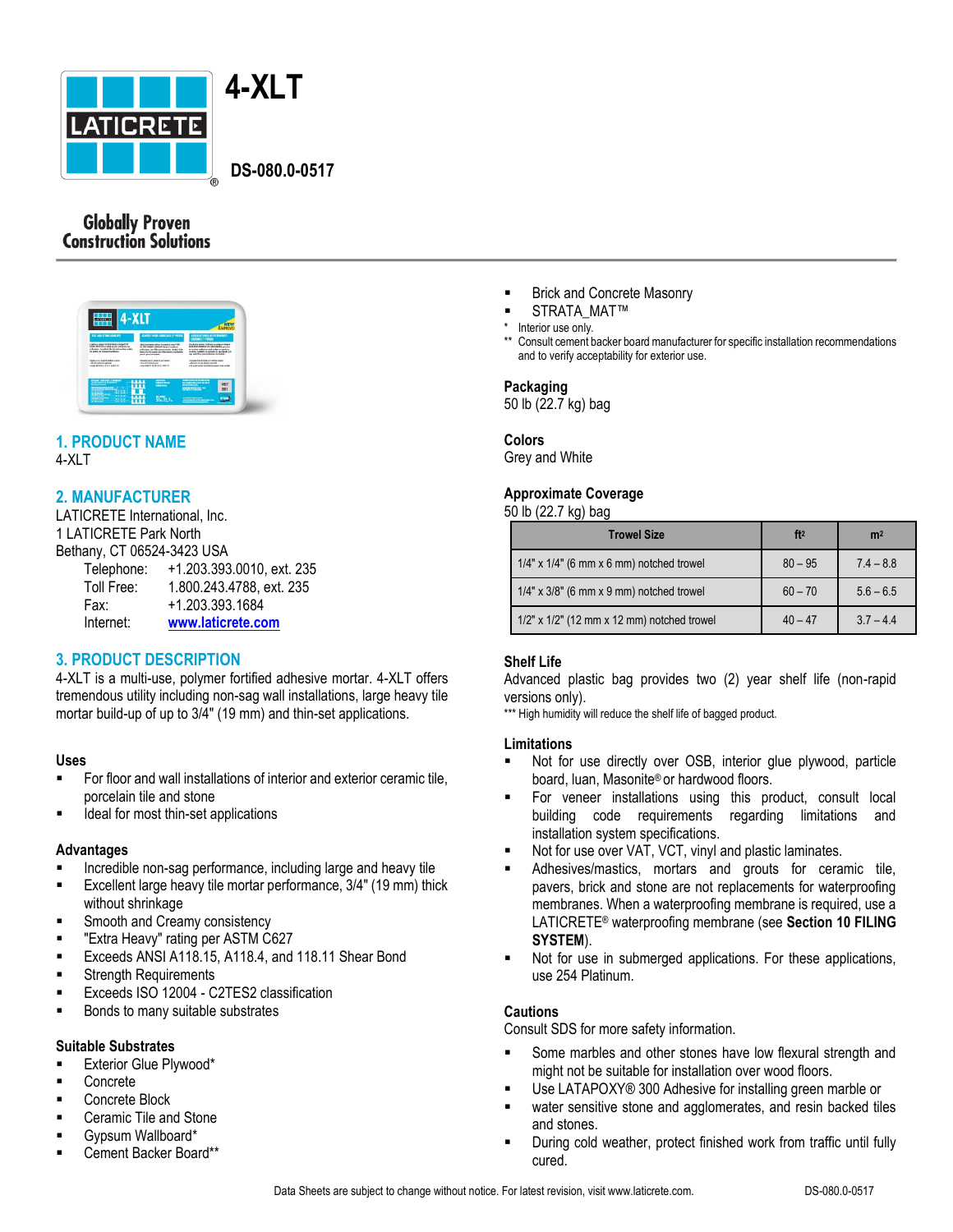- Contains portland cement and silica sand. May irritate eyes and skin. Avoid contact with eyes or prolonged contact with skin. In case of contact, flush thoroughly with water.
- DO NOT take internally. Silica sand may cause cancer or serious lung problems. Avoid breathing dust. Wear a respirator in dusty areas.
- For white and light-colored stones, use 4-XLT (white).
- Keep out of reach of children.

# **4. TECHNICAL DATA**

#### **Applicable Standards**

ANSI A118.15, ANSI A118.4, ANSI A118.11



This product has been certified for Low Chemical Emissions (ULCOM/GG UL2818) under the UL GREENGUARD Certification Program For Chemical Emissions For Building Materials, Finishes and Furnishings (UL 2818 Standard) by UL Environment.

This product has a cradle-to-gate (with options) Product-Specific (Type III) Environmental Product Declaration. The PCR review, life cycle assessment and declaration were independently verified by UL Environment in accordance with ISO 14025, ISO 14040 and ISO 14044.

## **Physical Properties**

ANSI A118.15

| <b>Test</b>                                                       | <b>ANSI A118.15</b><br><b>Specification</b> | <b>Results</b>                 |
|-------------------------------------------------------------------|---------------------------------------------|--------------------------------|
| Vit-Vit Shear Strength: 24 hrs                                    | 100 PSI<br>(0.6 MPa)                        | <b>212 PSI</b><br>(1.4 MPa)    |
| Vit-Vit Shear Strength: 7 days                                    | 300 PSI<br>(2.0 MPa)                        | <b>478 PSI</b><br>(3.3 MPa)    |
| Vit-Vit Shear Strength: 7d Water<br>Immersion                     | 200 PSI<br>(1.3 MPa)                        | <b>250 PSI</b><br>(1.7 MPa)    |
| Vit-Vit Shear Strength: 28 days                                   | 400 PSI<br>(2.7 MPa)                        | 500 PSI<br>(3.4 MPa)           |
| Quarry-Quarry Shear Strength: 28 days                             | <b>150 PSI</b><br>(1.0 MPa)                 | 310 PSI<br>$(2.1 \text{ MPa})$ |
| Glazed Wall Tile Shear Strength: 7 days                           | 450 PSI<br>(3.1 MPa)                        | 476 PSI<br>(3.2 MPa)           |
| Glazed Wall Tile Shear Strength: 7 days<br><b>Water Immersion</b> | 250 PSI<br>(1.7 MPa)                        | 382 PSI<br>(2.6 MPa)           |
| Sag                                                               | $< 0.50$ mm                                 | $0.35$ mm                      |
| Open Time: 20 minutes at 28 days                                  | >0.50 MPa<br>(>72 PSI)                      | 0.92 MPa (133<br>PSI)          |

| ANSI A118.4 mixed with 5 qts of water [4.7L] |  |  |
|----------------------------------------------|--|--|
|                                              |  |  |

| Test                               | <b>Test Method</b>          | <b>Results</b>                           |
|------------------------------------|-----------------------------|------------------------------------------|
| Shear Bond, Porcelain Tile, 28 day | <b>ANSI A118.4</b><br>5.2.4 | 400–425 psi<br>$(2.7 - 2.9 \text{ MPa})$ |

| Shear Bond, Quarry Tile/Plywood, 28 | ANSI A118.11 | 160-180 psi               |
|-------------------------------------|--------------|---------------------------|
| dav                                 | 4.1.1.2      | $(1.0 - 1.1 \text{ MPa})$ |
| Sag on Wall                         | EN 1308      | $0.25$ mm                 |

#### **Working Properties**

| Pot Life        | 4 hours  |
|-----------------|----------|
| Time To Traffic | 24 hours |

Specifications subject to change without notification. Results shown are typical but reflect test procedures used. Actual field performance will depend on installation methods and site conditions.

# **5. INSTALLATION**

#### **SurfacePreparation**

All surfaces should be between 40°F (4°C) and 90°F (32°C) and structurally sound, clean and free of all dirt, oil, grease, paint, concrete sealers or curing compounds. Rough or uneven concrete surfaces should be made smooth with a LATICRETE**®** latex fortified underlayment or leveling mortar to provide a proper finish. Dry, dusty concrete slabs or masonry should be dampened and excess water swept off. Installation may be made on a damp surface. New concrete slabs shall be damp cured and 28 days old before application. All slabs must be plumb and true to within 1/4" (6 mm) in 10 ft (3 m). Expansion joints shall be provided through the tile work from all construction or expansion joints in the substrate. Follow ANSI specification A108.01-3.7 "Requirements For Movement Joints: Preparations by Other Trades" or TCNA detail EJ-171 "Movement Joints–Vertical & Horizontal". Do not cover expansion joints with mortar.

1. Surfaces must be structurally sound, stable and rigid enough to support ceramic/stone tile, thin brick and similar finishes. Substrate deflection under all live, dead and impact loads, including concentrated loads, must not exceed L/360 for think bed stone installations where L=span length (except where local building codes specify more stringent deflection requirements).

## 2. Minimum construction for interior plywood floors.

**SUBFLOOR:** 5/8" (15 mm) thick exterior glue plywood, either plain with all sheet edges blocked or tongue and groove, over bridged joints spaced 16" (400 mm) o.c. maximum; fasten plywood 6" (150 mm) o.c. along sheet ends and 8" (200 mm) o.c. along intermediate supports with 8d ring-shank, coated or hot dip galvanized nails (or screws); allow 1/8" (3 mm) between sheet ends and 1/4" (6 mm) between sheet edges at the perimeter; all sheet ends must be supported by a framing member; glue sheets to joints with construction adhesive. **UNDERLAYMENT:** 5/8" (15 mm) thick exterior glue plywood fastened 6" (150 mm) o.c. along sheet ends and 8" (200 mm) o.c. in the panel field (both directions) with 8d ring shank, coated or hot dip galvanized nails (or screws); allow 1/8" (3 mm) to 1/4" (6 mm) between sheets and 1/4" (6 mm) between sheet edges and any abutting surfaces; offset underlayment joints from joints in subfloor and stagger joints between sheet ends; glue underlayment to subfloor with construction adhesive. Refer to Technical Data Sheet 152 "Bonding Ceramic Tile, Stone or Brick Over Wood Floors".

#### **Mixing**—50 lb (22.7 kg) bag

## *For Walls and Large heavy tile mortar Applications*

Place  $4.5 - 4.75$  qts  $(4.3 - 4.5 \text{ L})$  of clean water in a pail and slowly